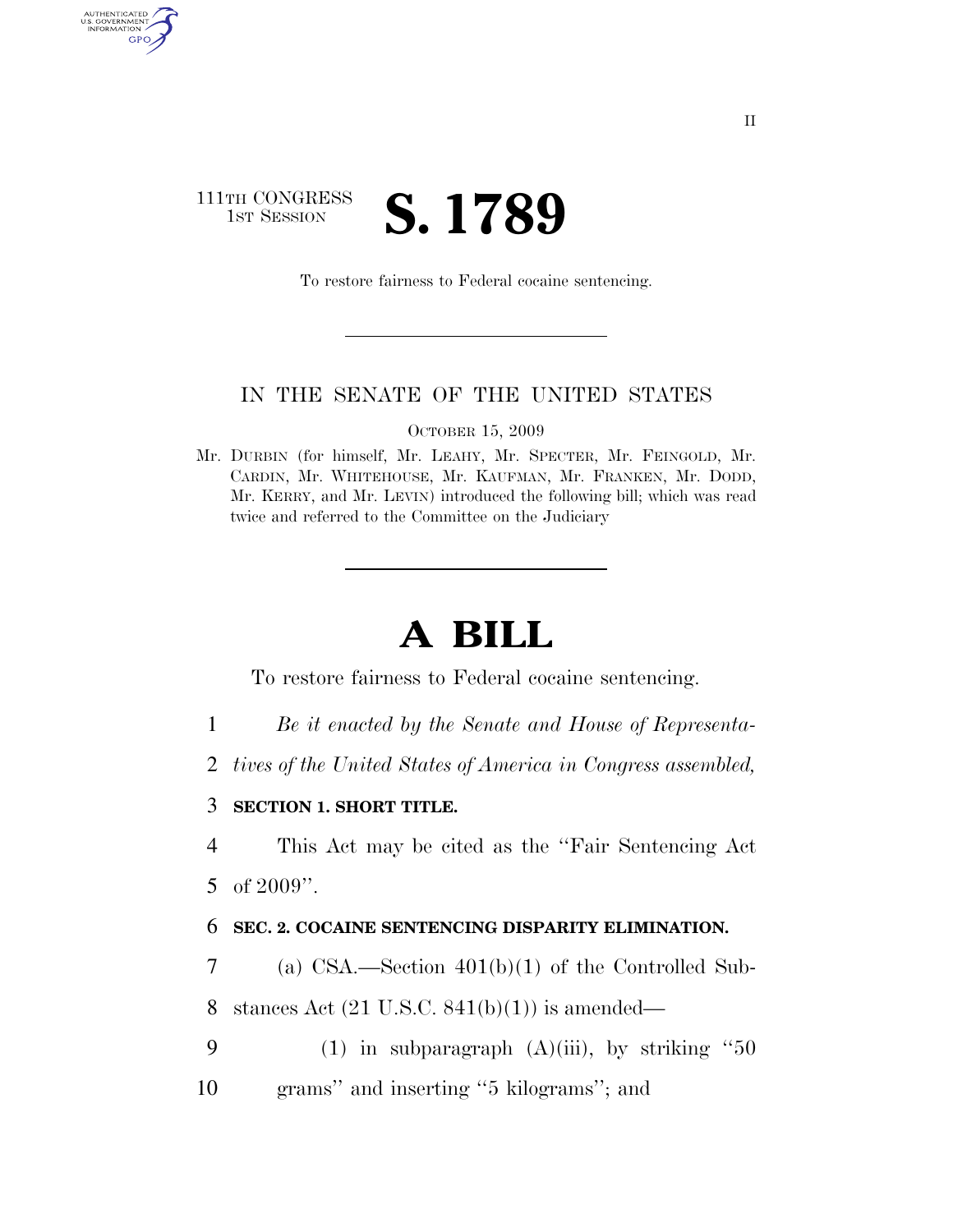| $\mathbf{1}$   | (2) in subparagraph $(B)(iii)$ , by striking "5              |
|----------------|--------------------------------------------------------------|
| $\overline{2}$ | grams" and inserting "500 grams".                            |
| 3              | (b) IMPORT AND EXPORT ACT.—Section $1010(b)$ of              |
| 4              | the Controlled Substances Import and Export Act (21)         |
| 5              | U.S.C. $960(b)$ is amended—                                  |
| 6              | (1) in paragraph $(1)(C)$ , by striking<br>$\cdot$ 60        |
| 7              | grams" and inserting "5 kilograms"; and                      |
| 8              | $(2)$ in paragraph $(2)(C)$ , by striking "5 grams"          |
| 9              | and inserting "500 grams".                                   |
| 10             | SEC. 3. ELIMINATION OF MANDATORY MINIMUM SENTENCE            |
| 11             | FOR SIMPLE POSSESSION.                                       |
| 12             | Section $404(a)$ of the Controlled Substances Act $(21)$     |
|                |                                                              |
| 13             | U.S.C. $844(a)$ ) is amended by striking the sentence begin- |
| 14             | ning "Notwithstanding the preceding sentence,".              |
| 15             | SEC. 4. INCREASED PENALTIES FOR MAJOR DRUG TRAF-             |
| 16             | <b>FICKERS.</b>                                              |
| 17             | (a) INCREASED PENALTIES FOR MANUFACTURE,                     |
| 18             | DISTRIBUTION, DISPENSATION, OR POSSESSION WITH IN-           |
| 19             | TENT TO MANUFACTURE, DISTRIBUTE, OR DISPENSE.                |
| 20             | Section $401(b)(1)$ of the Controlled Substances Act $(21)$  |
| 21             | U.S.C. $841(b)$ is amended—                                  |
| 22             | $(1)$ in subparagraph $(A)$ , by striking                    |
| 23             | " $*4,000,000$ ", " $*10,000,000$ ", " $*8,000,000$ ", and   |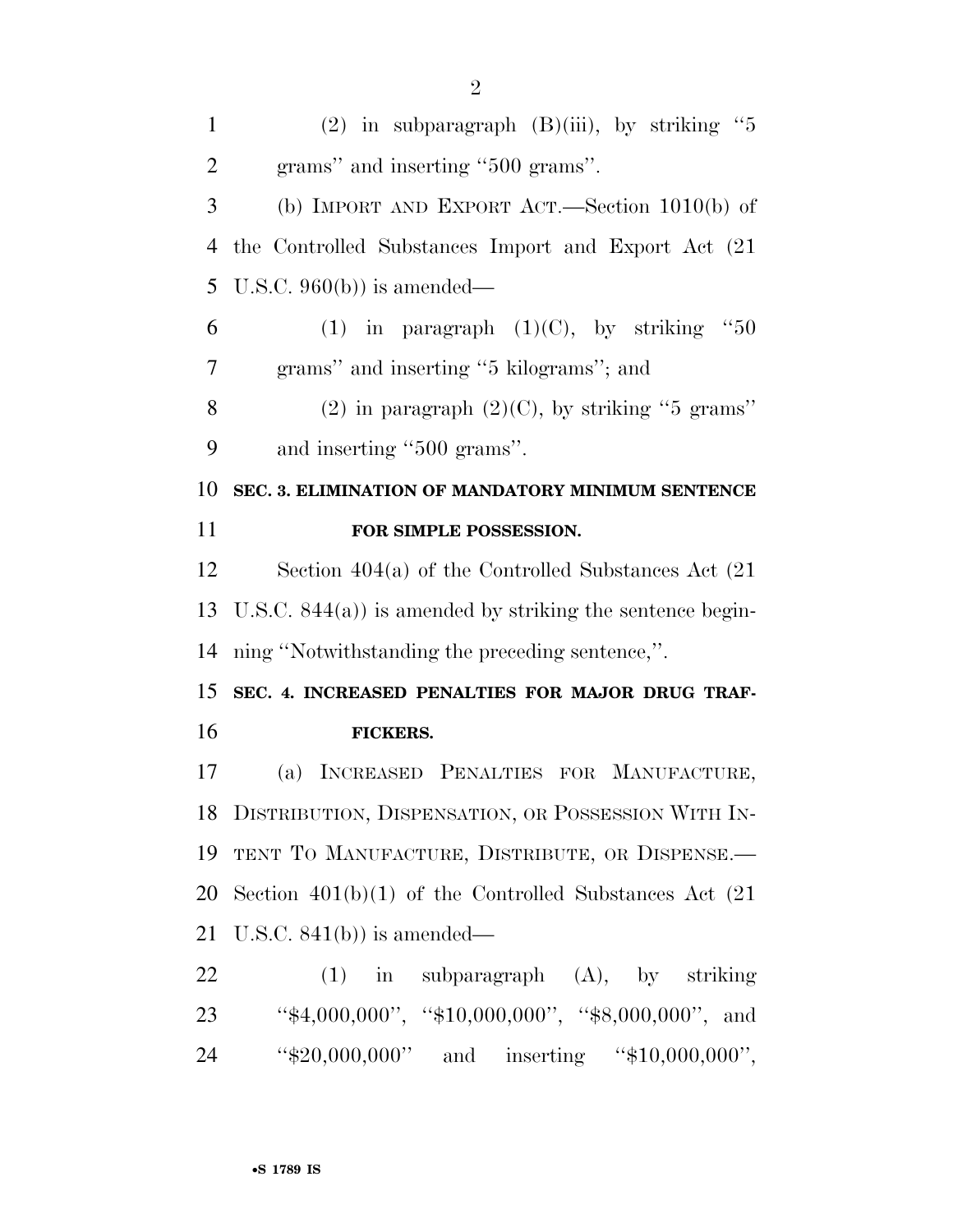1 ''\$50,000,000'', ''\$20,000,000'', and ''\$75,000,000'', respectively; and

 (2) in subparagraph (B), by striking 4 "\$2,000,000", "\$5,000,000", "\$4,000,000", and 5 "\$10,000,000" and inserting "\$5,000,000", 6 "\$25,000,000", "\$8,000,000", and "\$50,000,000", respectively.

 (b) INCREASED PENALTIES FOR IMPORTATION AND EXPORTATION.—Section 1010(b) of the Controlled Sub- stances Import and Export Act (21 U.S.C. 960(b)) is amended—

12 (1) in paragraph (1), by striking " $$4,000,000$ ", ''\$10,000,000'', ''\$8,000,000'', and ''\$20,000,000'' 14 and inserting "\$10,000,000", "\$50,000,000", ''\$20,000,000'', and ''\$75,000,000'', respectively, and

 (2) in paragraph (2), by striking ''\$2,000,000'', ''\$5,000,000'', ''\$4,000,000'', and ''\$10,000,000'' 19 and inserting "\$5,000,000", "\$25,000,000", 20 "\$8,000,000", and "\$50,000,000", respectively.

 **SEC. 5. ENHANCEMENTS FOR ACTS OF VIOLENCE DURING THE COURSE OF A DRUG TRAFFICKING OF-FENSE.** 

 Pursuant to its authority under section 994 of title 28, United States Code, the United States Sentencing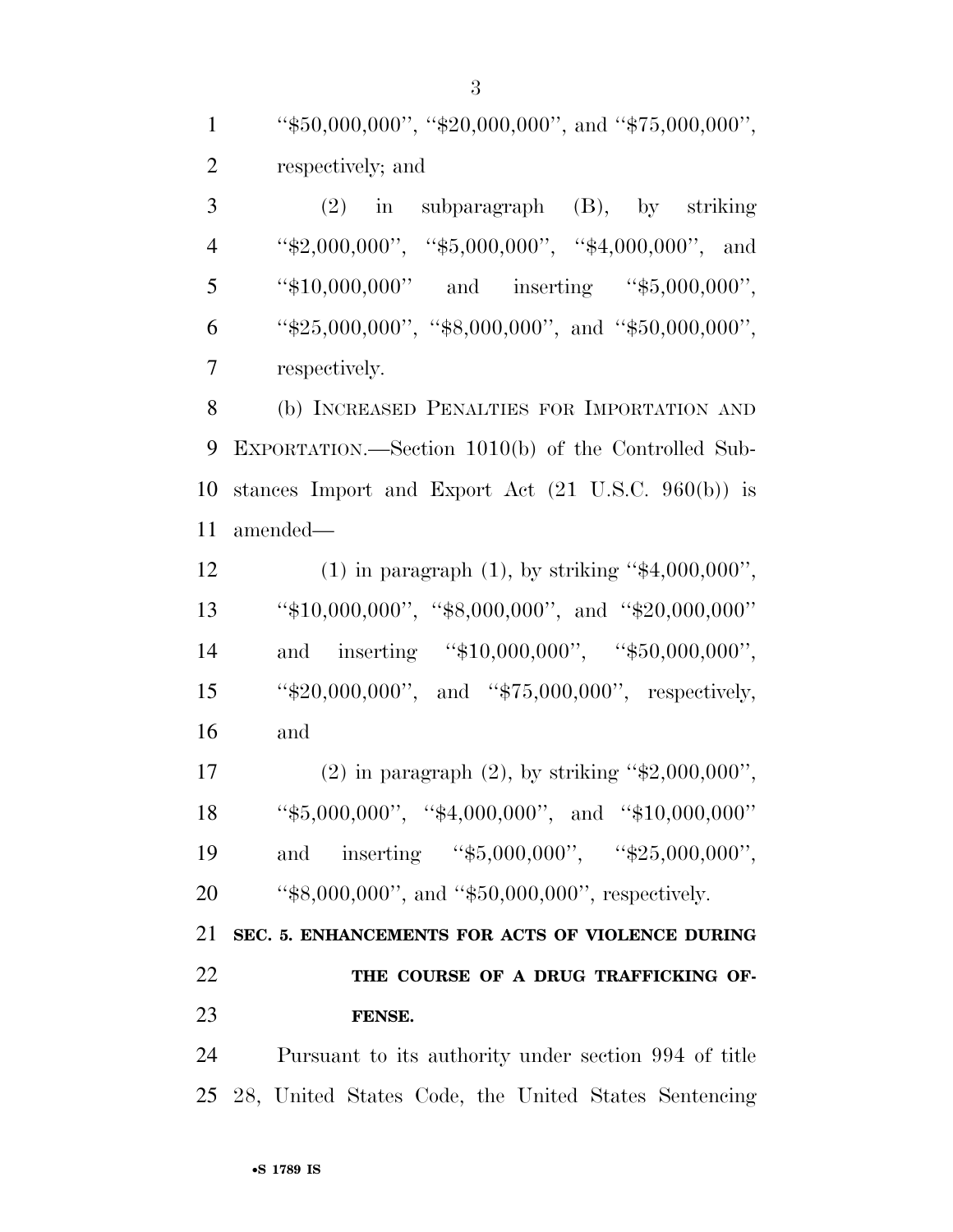| 1  | Commission shall review and, if appropriate, amend the          |
|----|-----------------------------------------------------------------|
| 2  | sentencing guidelines to ensure that the penalties for an       |
| 3  | offense involving trafficking of a controlled substance pro-    |
| 4  | vide tiered enhancements for the involvement of a dan-          |
| 5  | gerous weapon or violence, including, if appropriate—           |
| 6  | (1) an enhancement for the use or brandishing                   |
| 7  | of a firearm or other dangerous weapon;                         |
| 8  | $(2)$ an enhancement for the use, or threatened                 |
| 9  | use, of violence; and                                           |
| 10 | (3) any other enhancement in this respect that                  |
| 11 | the Commission considers necessary.                             |
|    |                                                                 |
| 12 | SEC. 6. INCREASED EMPHASIS ON DEFENDANT'S ROLE AND              |
| 13 | CERTAIN AGGRAVATING FACTORS.                                    |
| 14 | Pursuant to its authority under section 994 of title            |
| 15 | 28, United States Code, the United States Sentencing            |
| 16 | Commission shall review and, if appropriate, amend the          |
| 17 | sentencing guidelines to ensure that the penalties for an       |
|    | 18 offense involving trafficking of a controlled substance ade- |
| 19 | quately take into account the culpability of the defendant      |
| 20 | and the role of the defendant in the offense, including con-    |
| 21 | sideration of whether enhancements should be added, or          |
| 22 | existing enhancements should be increased, for the fol-         |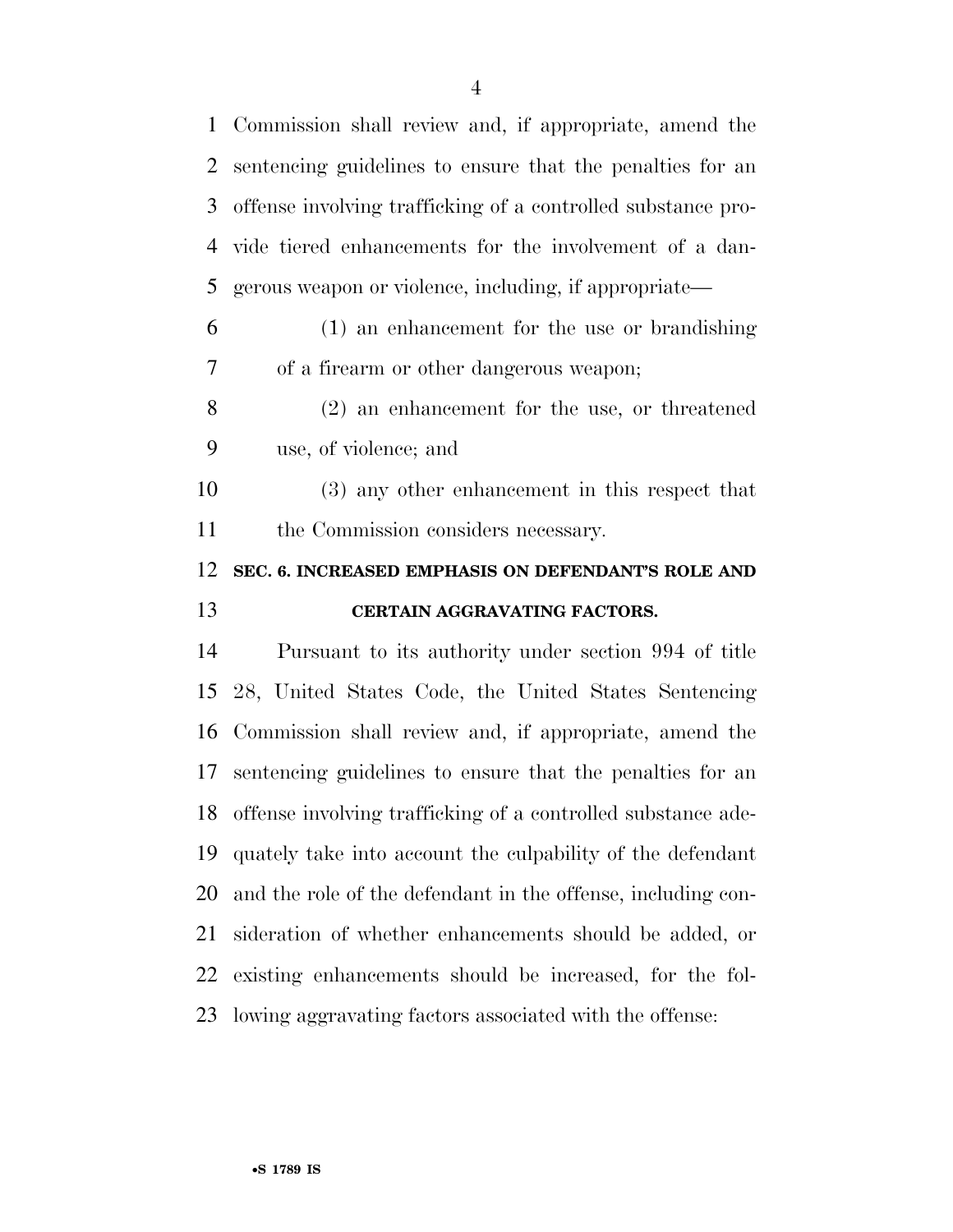(2) The defendant is an organizer, manager, su-pervisor, or leader of drug trafficking activities.

a livelihood.

 (3) The defendant maintained an establishment for the manufacture or distribution of the controlled substance.

 (4) The defendant distributed a controlled sub- stance to an individual under the age of 21 years or over the age of 64 years, or to a pregnant individual.

 (5) The defendant involved an individual under the age of 21 years or over the age of 64 years, or a pregnant individual, in the offense.

 (6) The defendant distributed a controlled sub- stance to an individual who was unusually vulnerable due to physical or mental condition, or who was par-ticularly susceptible to criminal conduct.

 (7) The defendant involved an individual who was unusually vulnerable due to physical or mental condition, or who was particularly susceptible to criminal conduct.

 (8) The defendant used threats, coercion, or in-timidation to involve an individual in the offense.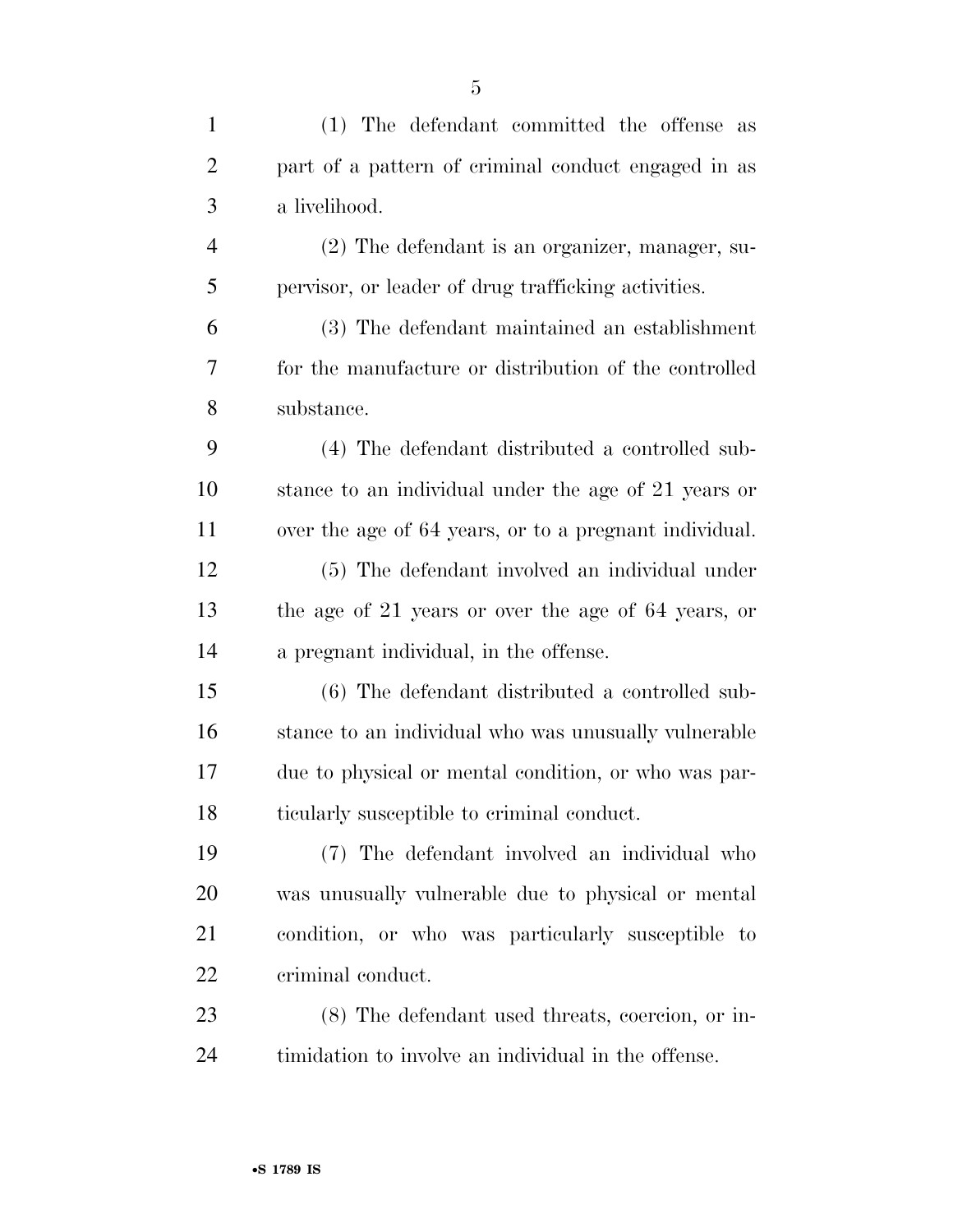| $\mathbf{1}$   | (9) The defendant manufactured or distributed                     |
|----------------|-------------------------------------------------------------------|
| $\overline{2}$ | the controlled substance in a location described in               |
| 3              | section $416(a)$ or section $419(a)$ of the Controlled            |
| $\overline{4}$ | Substances Act $(21 \text{ U.S.C. } 856(a) \text{ or } 860(a))$ . |
| 5              | $(10)$ The defendant bribed, or attempted to                      |
| 6              | bribe, a Federal, State, or local law enforcement of-             |
| 7              | ficer in connection with the offense.                             |
| 8              | (11) The defendant was involved in importation                    |
| 9              | into the United States of a controlled substance.                 |
| 10             | (12) Bodily injury or death occurred in connec-                   |
| 11             | tion with the offense.                                            |
| 12             | (13) The defendant used another person to pur-                    |
| 13             | chase, sell, transport, or store controlled substances            |
| 14             | and used impulse, fear, friendship, affection, or                 |
| 15             | some combination thereof to involve such person in                |
| 16             | the offense when such person had a minimum knowl-                 |
| 17             | edge of the illegal enterprise and was to receive little          |
| 18             | or no compensation from the illegal transaction.                  |
| 19             | (14) The defendant engaged in witness in timi-                    |
| 20             | dation, tampered, or destroyed evidence, or other-                |
| 21             | wise obstructed justice in conjunction with the inves-            |
| 22             | tigation or prosecution of the offense.                           |
| 23             | (15) Any other factor the Commission considers                    |
| 24             | necessary.                                                        |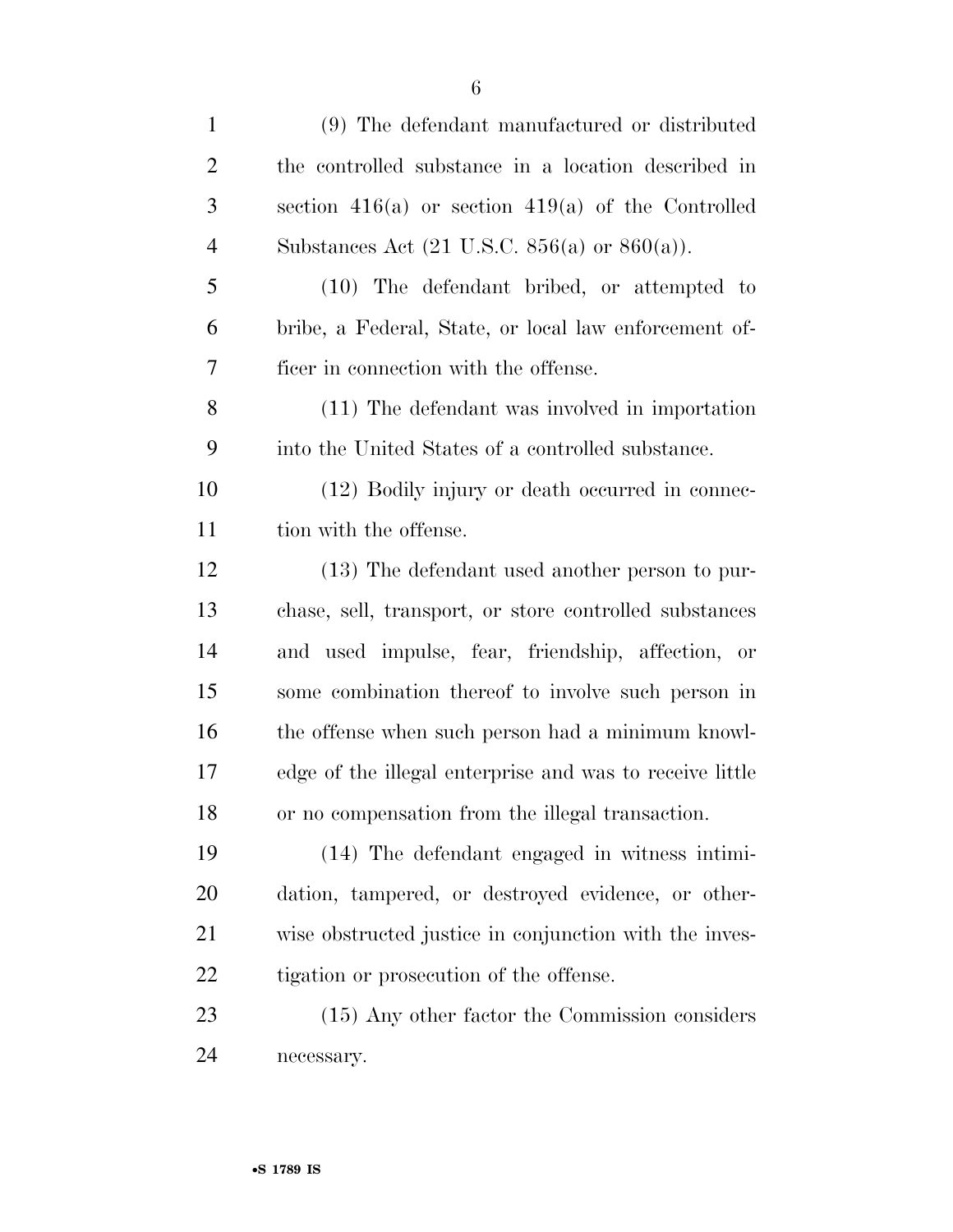Pursuant to its authority under section 994 of title 28, United States Code, the United States Sentencing Commission shall review and, if appropriate, amend the sentencing guidelines to ensure that the penalties for an offense involving trafficking of a controlled substance ade- quately take into account mitigating factors associated with the offense, including—

- (1) whether the defendant had minimum knowl-edge of the illegal enterprise;
- (2) whether the defendant received little or no compensation in connection with the offense;
- (3) whether the defendant acted on impulse, fear, friendship, or affection when the defendant was otherwise unlikely to commit such an offense; and
- (4) whether any maximum base offense level should be established for a defendant who qualifies for a mitigating role adjustment.

**SEC. 8. EMERGENCY AUTHORITY FOR UNITED STATES SEN-**

- **TENCING COMMISSION.**
- (a) IN GENERAL.—The United States Sentencing Commission, in its discretion, may—

•**S 1789 IS** (1) promulgate amendments pursuant to the di- rectives in this Act in accordance with the procedure set forth in section 21(a) of the Sentencing Act of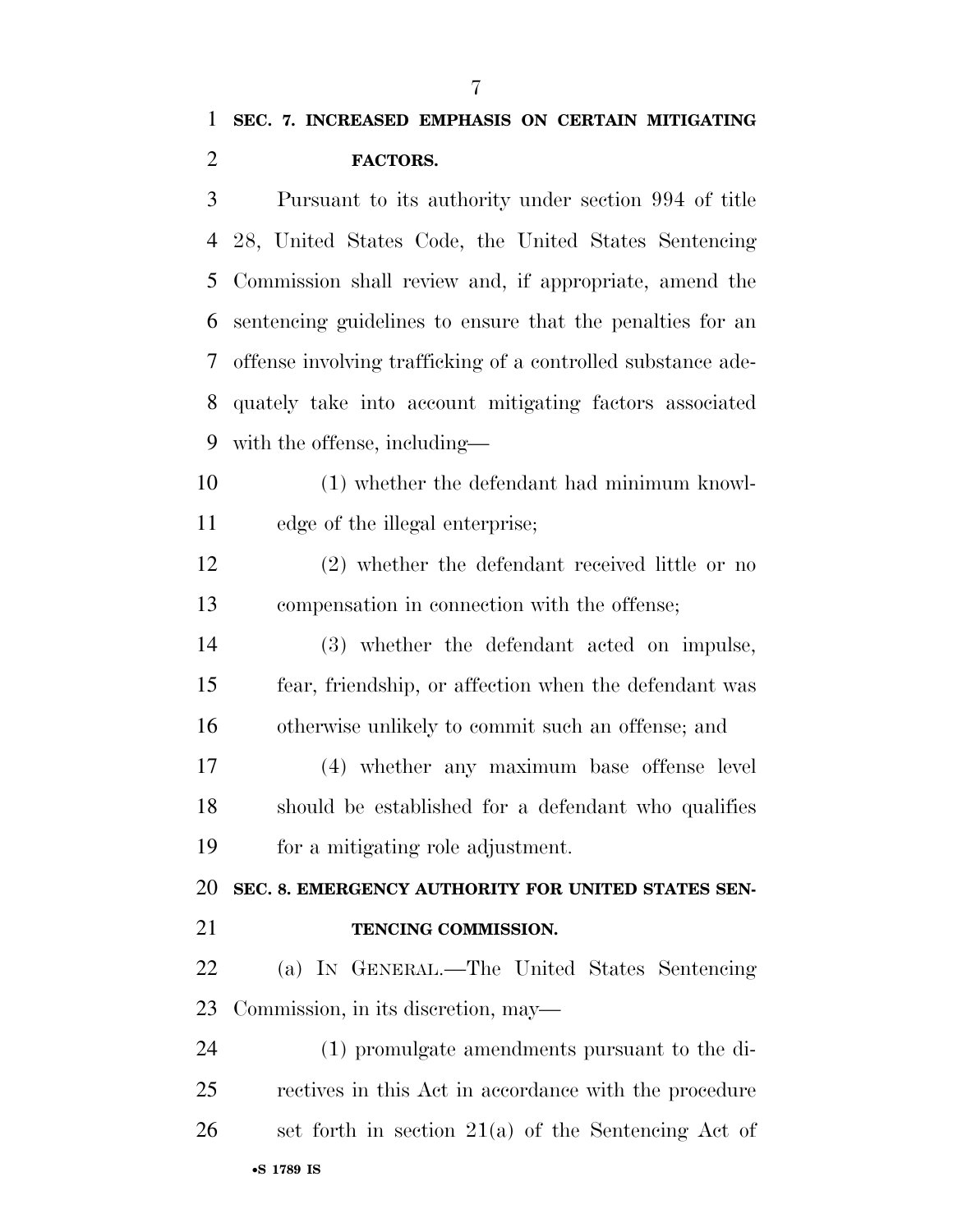1987 (Public Law 100–182), as though the author- ity under that Act had not expired; and (2) pursuant to the emergency authority pro- vided in paragraph (1), make such conforming amendments to the Sentencing Guidelines as the Commission determines necessary to achieve consist-ency with other guideline provisions and applicable

law.

 (b) PROMULGATION.—The Commission shall promul- gate any amendments under subsection (a) promptly so that the amendments take effect on the same date as the amendments made by this Act.

## **SEC. 9. REPORT ON EFFECTIVENESS OF DRUG COURTS.**

 (a) IN GENERAL.—Not later than 1 year after the date of enactment of this Act, the Comptroller General of the United States shall prepare a report analyzing the effectiveness of drug court programs receiving funds from the Drug Court Discretionary Grant Program of the United States Department of Justice's Office of Justice Programs.

 (b) FOCUS.—The report required by subsection (a) shall—

 (1) assess the Department of Justice's efforts to collect data on the performance of federally fund-ed drug courts;